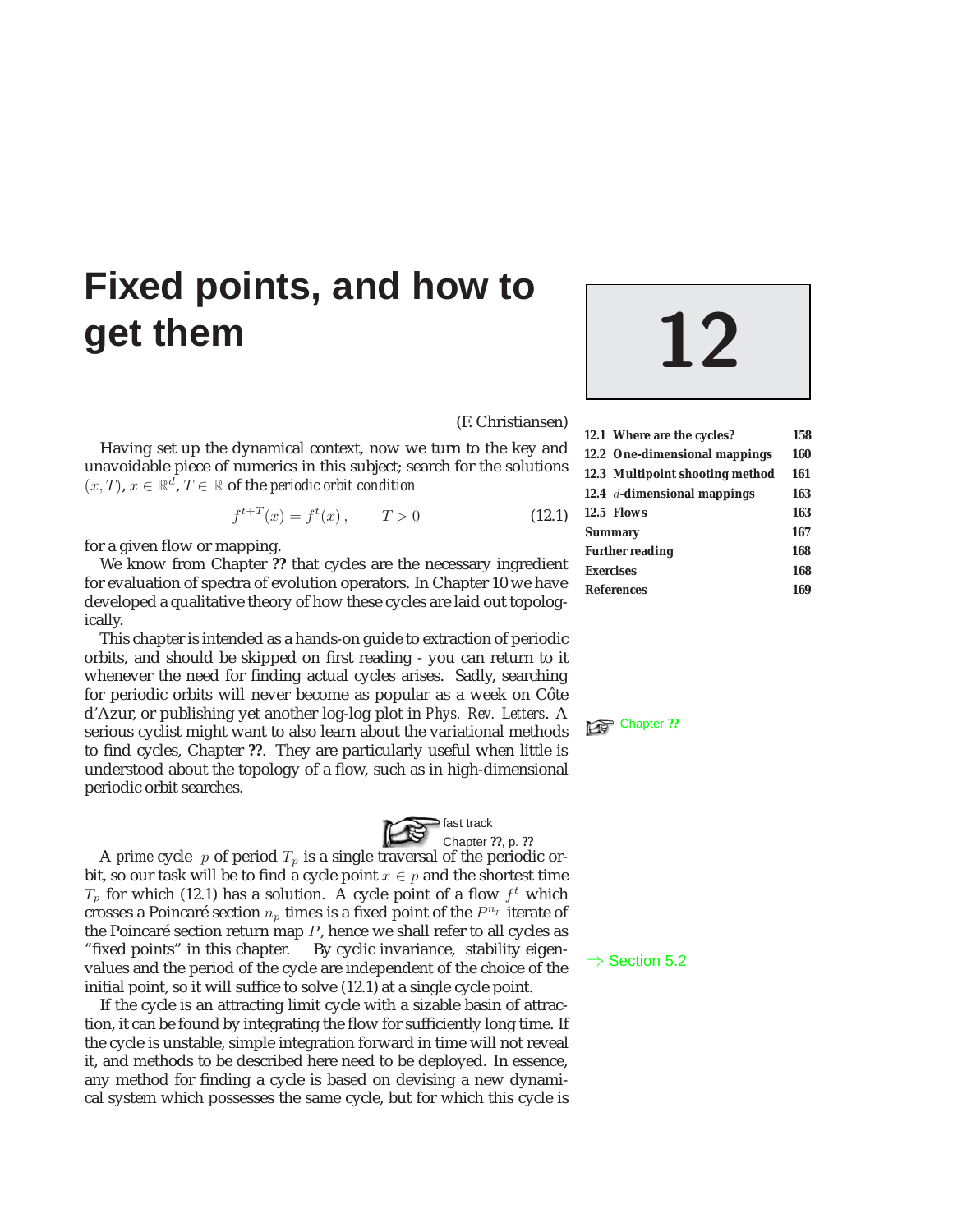attractive. Beyond that, there is a great freedom in constructing such systems, and many different methods are used in practice.

Due to the exponential divergence of nearby trajectories in chaotic dynamical systems, fixed point searches based on direct solution of the fixed-point condition (12.1) as an initial value problem can be numeri-**Chapter ??** cally very unstable. Methods that start with initial guesses for a number of points along the cycle, such as the multipoint shooting method described here in Section 12.3, and the variational methods of Chapter **??**, are considerably more robust and safer.

> A prerequisite for any exhaustive cycle search is a good understanding of the topology of the flow: a preliminary step to any serious periodic orbit calculation is preparation of a list of all distinct admissible prime periodic symbol sequences, such as the list given in Table 10.1. The relations between the temporal symbol sequences and the spatial layout of the topologically distinct regions of the state space discussed in Chapters 10 and 11 should enable us to guess location of a series of periodic points along a cycle. Armed with such informed guess we proceed to improve it by methods such as the Newton-Raphson iteration; we illustrate this by considering 1-dimensional and  $d$ -dimensional maps.

# **12.1 Where are the cycles?**

Q: What if you choose a really bad initial condition and it doesn't converge? T.D. Lee: Well then you only have yourself to blame.

T.D. Lee

Ergodic exploration of recurrences that we turn to now sometimes performs admirably well in getting us started.

In the Rössler flow example we sketched the attractors by running a long chaotic trajectory, and noted that the attractors are very thin, but otherwise the return maps that we plotted were disquieting – Fig. 3.3 did not appear to be a 1-to-1 map. In this section we show how to use such information to approximately locate cycles. In the remainder of this chapter and in Chapter **??** we shall learn how to turn such guesses into highly accurate cycles.

#### **Example 12.1 Rössler attractor**

(G. Simon and P. Cvitanović)

Run a long simulation of the Rössler flow  $f^t$ , plot a Poincaré section, as in Fig. 3.1, and extract the corresponding Poincaré return map  $P$ , as in Fig. 3.3. Luck is with us; the Fig. 12.1 (a) return map  $y \to P_1(y,z)$  looks much like a parabola, so we take the unimodal map symbolic dynamics, Section 10.2.1, as our guess for the covering dynamics. Strictly speaking, the attractor is "fractal", but for all practical purposes the return map is 1-dimensional; your printer will need a resolution better than  $10^{14}$  dots per inch to start resolving its structure.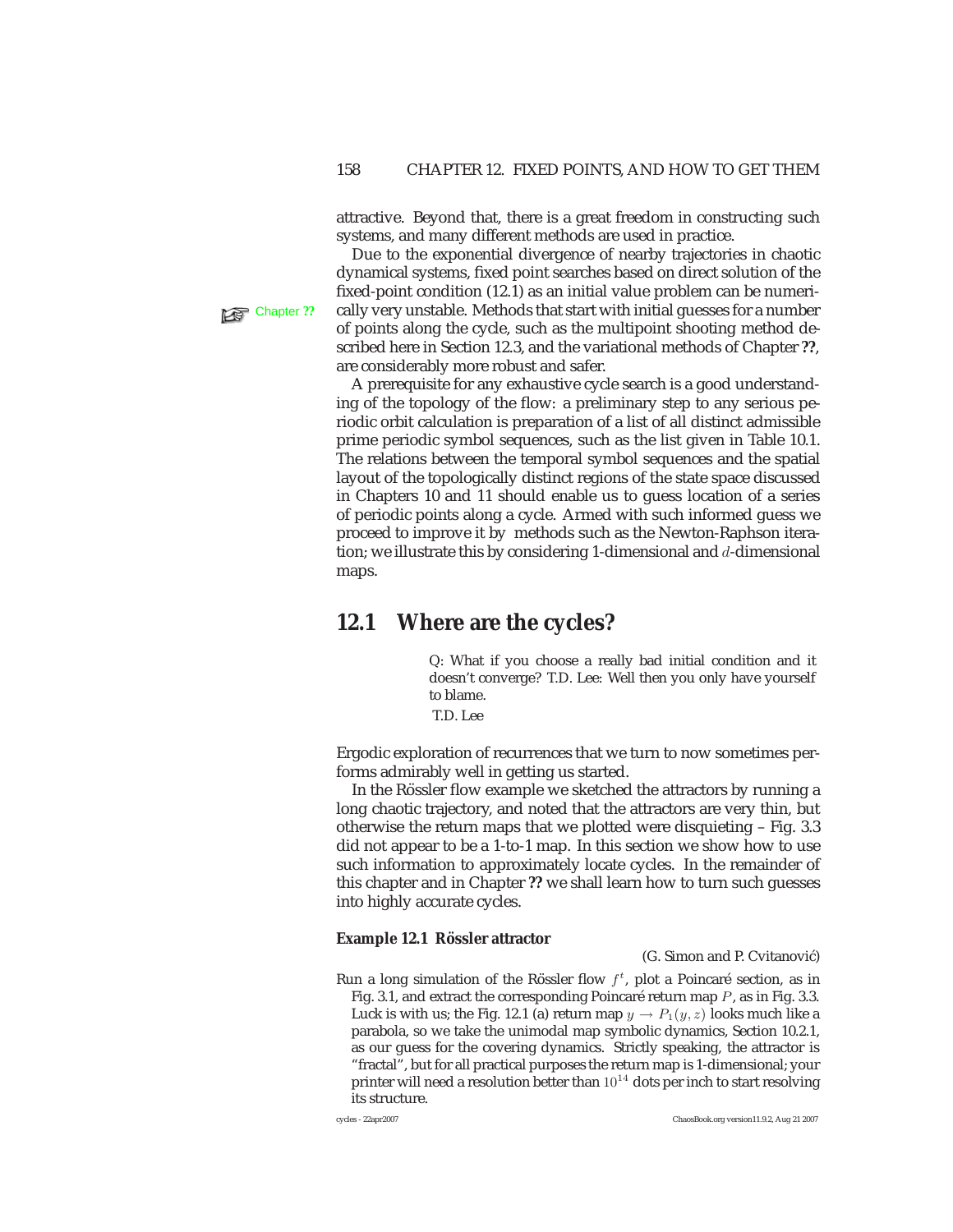

**Fig. 12.1** (a)  $y \rightarrow P_1(y, z)$  return map for  $x = 0, y > 0$  Poincaré section of the Rössler flow Fig. 2.3. (b) The  $\overline{1}$ -cycle found by taking the fixed point  $y_{k+n} = y_k$  together with the fixed point of the  $z \to z$  return map (not shown) an initial guess  $(0, y^{(0)}, z^{(0)})$  for the Newton-Raphson search. (c)  $y_{k+3} = P_1^3(y_k, z_k)$ , the third iterate of Poincaré return map (3.1) together with the corresponding plot for  $z_{k+3} = P_2^3(y_k, z_k)$  is used to pick starting (3.1) together with the corresponding plot for  $z_{k+3} = P_2^3(y_k, z_k)$ , is used to pick starting<br>guesses for the Newton-Raphson searches for the two 3-cycles: (d) the 001 cycle, and (e) guesses for the Newton-Raphson searches for the two 3-cycles: (d) the  $\overline{001}$  cycle, and (e) the  $\overline{011}$  cycle. (G. Simon)

Periodic points of a prime cycle  $p$  of cycle length  $n_p$  for the  $x = 0$ ,  $y > 0$ Poincaré section of the Rössler flow Fig. 2.3 are fixed points  $(y, z) = P^{n}(y, z)$ of the  $n$ th Poincaré return map.

Using the fixed point  $y_{k+1} = y_k$  in Fig. 12.1 (a) together with the simultaneous fixed point of the  $z \to P_1(y, z)$  return map (not shown) as a starting guess  $(0, y^{(0)}, z^{(0)})$  for the Newton-Raphson search for the cycle p with symbolic dynamics label  $\overline{1}$ , we find the cycle Fig. 12.1 (b) with the Poincaré section point  $(0, y_p, z_p)$ , period  $T_p$ , expanding, marginal, contracting stability eigenvalues ( $\Lambda_{p,e}, \Lambda_{p,m}, \Lambda_{p,c}$ ), and Lyapunov exponents ( $\lambda_{p,e}, \lambda_{p,m}, \lambda_{p,c}$ ):

T-cycle: 
$$
(x, y, z) = (0, 6.09176832, 1.2997319)
$$
  
\n $T_1 = 5.88108845586$   
\n $(\Lambda_{1,e}, \Lambda_{1,m}, \Lambda_{1,c}) = (-2.40395353, 1 + 10^{-14}, -1.29 \times 10^{-14})$   
\n $(\lambda_{1,e}, \lambda_{1,m}, \lambda_{1,c}) = (0.149141556, 10^{-14}, -5.44)$ . (12.2)

The Newton-Raphson method that we used is described in Section 12.5.<br>As an example of a search for longer cycles, we use  $y_{k+3} = P_1^3(y_k, z_k)$ , the third iterate of Poincaré return map (3.1) plotted in Fig. 12.1 (c), together with a corresponding plot for  $z_{k+3} = f^3(y_k, z_k)$ , to pick starting guesses for the Newton-Raphson searches for the two 3-cycles plotted in Fig. 12.1 (d), (e). For a listing of the short cycles of the Rössler flow, consult Table ??.

The numerical evidence suggests (but a proof is lacking) that all cycles that comprise the strange attractor of the Rössler system are hyperbolic, each with an expanding eigenvalue  $|\Lambda_e| > 1$ , a contracting eigenvalue  $|\Lambda_c| < 1$ , and a marginal eigenvalue  $|\Lambda_m| = 1$  corresponding to displacements along the direction of the flow.

For the Rössler system the contracting eigenvalues turn out to be insanely contracting, a factor of  $e^{-32}$  per one par-course of the attractor, so their nu-

ChaosBook.org version11.9.2, Aug 21 2007 cycles - 22apr2007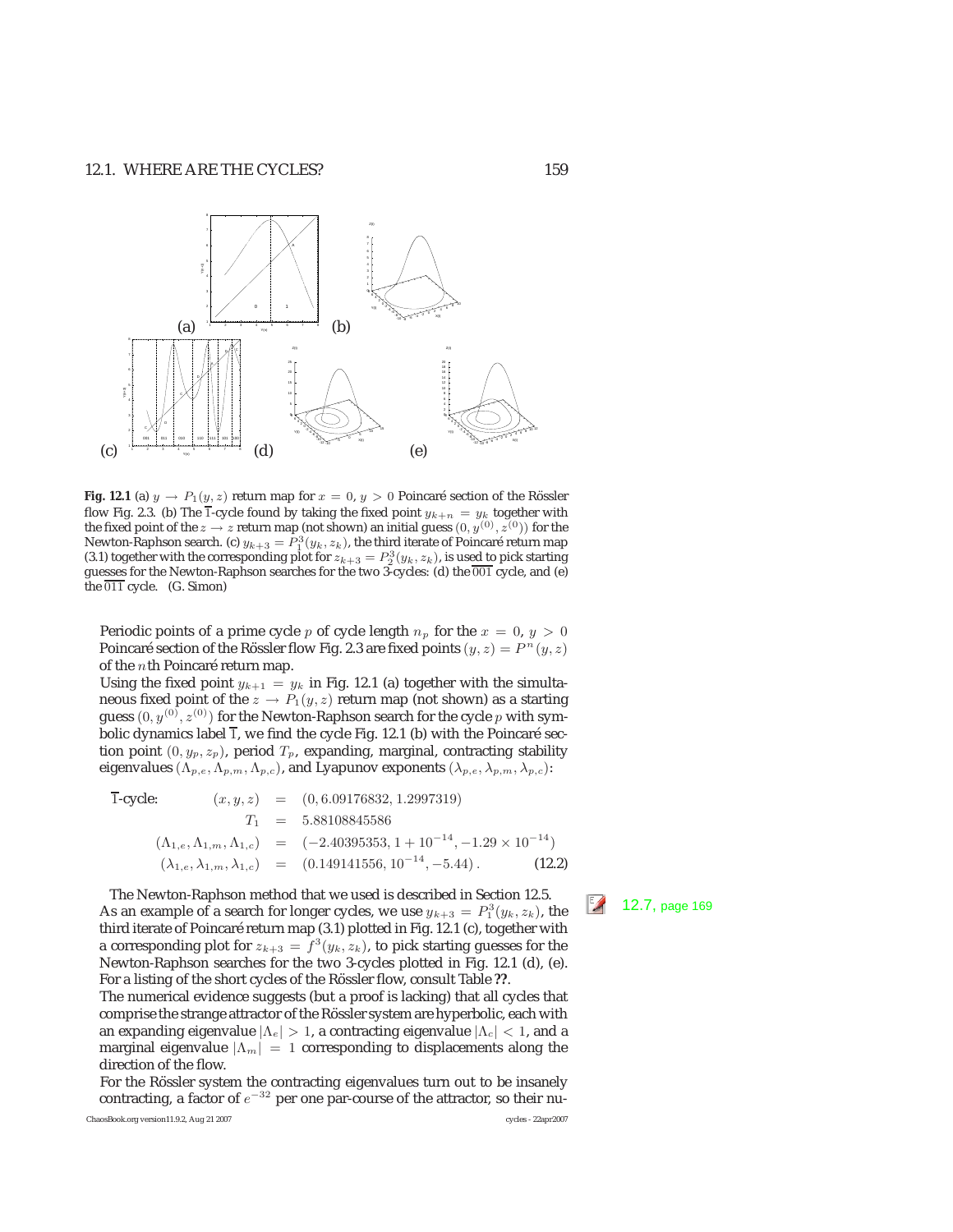merical determination is quite difficult. Fortunately, they are irrelevant; for all practical purposes the strange attractor of the Rössler system is 1-dimensional, a very good realization of a horseshoe template.

# **12.2 One-dimensional mappings**

#### **12.2.1 Inverse iteration**

Let us first consider a very simple method to find unstable cycles of a 1-dimensional map such as the logistic map. Unstable cycles of  $1-d$ maps are attracting cycles of the inverse map. The inverse map is not single valued, so at each backward iteration we have a choice of branch to make. By choosing branch according to the symbolic dynamics of the cycle we are trying to find, we will automatically converge to the desired cycle. The rate of convergence is given by the stability of the cycle, i.e., the convergence is exponentially fast. Figure 12.2 shows such path to the  $\overline{01}$ -cycle of the logistic map.

The method of inverse iteration is fine for finding cycles for 1-d maps and some 2-d systems such as the repeller of Exercise 12.10. It is not particularly fast, especially if the inverse map is not known analytically. However, it completely fails for higher dimensional systems where we have both stable and unstable directions. Inverse iteration will exchange these, but we will still be left with both stable and unstable directions. The best strategy is to directly attack the problem of finding solutions of  $f<sup>T</sup>(x) = x$ .

### **12.2.2 Newton's method**

Newton's method for determining a zero  $x^*$  of a function  $F(x)$  of one variable is based on a linearization around a starting guess  $x_0$ :

$$
F(x) \approx F(x_0) + F'(x_0)(x - x_0).
$$
 (12.3)

An approximate solution  $x_1$  of  $F(x)=0$  is

$$
x_1 = x_0 - F(x_0)/F'(x_0). \tag{12.4}
$$

The approximate solution can then be used as a new starting guess in an iterative process. A fixed point of a map f is a solution to  $F(x) =$  $x - f(x) = 0$ . We determine x by iterating

$$
x_m = g(x_{m-1}) = x_{m-1} - F(x_{m-1})/F'(x_{m-1})
$$
  
=  $x_{m-1} - \frac{1}{1 - f'(x_{m-1})}(x_{m-1} - f(x_{m-1})).$  (12.5)

Provided that the fixed point is not marginally stable,  $f'(x) \neq 1$  at the fixed point  $x$ , a fixed point of  $f$  is a super-stable fixed point of the Newton-Raphson map g,  $g'(x) = 0$ , and with a sufficiently good initial guess, the Newton-Raphson iteration will converge super-exponentially fast.

$$
1 = f(u_{m-1})
$$



1

**Fig. 12.2** The inverse time path to the  $\overline{01}$ cycle of the logistic map  $f(x)=4x(1-x)$ from an initial guess of  $x = 0.2$ . At each inverse iteration we chose the 0, respectively 1 branch.

12.10, page 169



**Fig. 12.3** Convergence of Newton's method  $(\diamondsuit)$  vs. inverse iteration  $(+)$ . The error after  $n$  iterations searching for the  $\overline{01}$ -cycle of the logistic map  $f(x) =$  $4x(1 - x)$  with an initial starting guess of  $x_1 = 0.2, x_2 = 0.8$ . *y*-axis is  $\log_{10}$  of the error. The difference between the exponential convergence of the inverse iteration method and the super-exponential convergence of Newton's method is dramatic.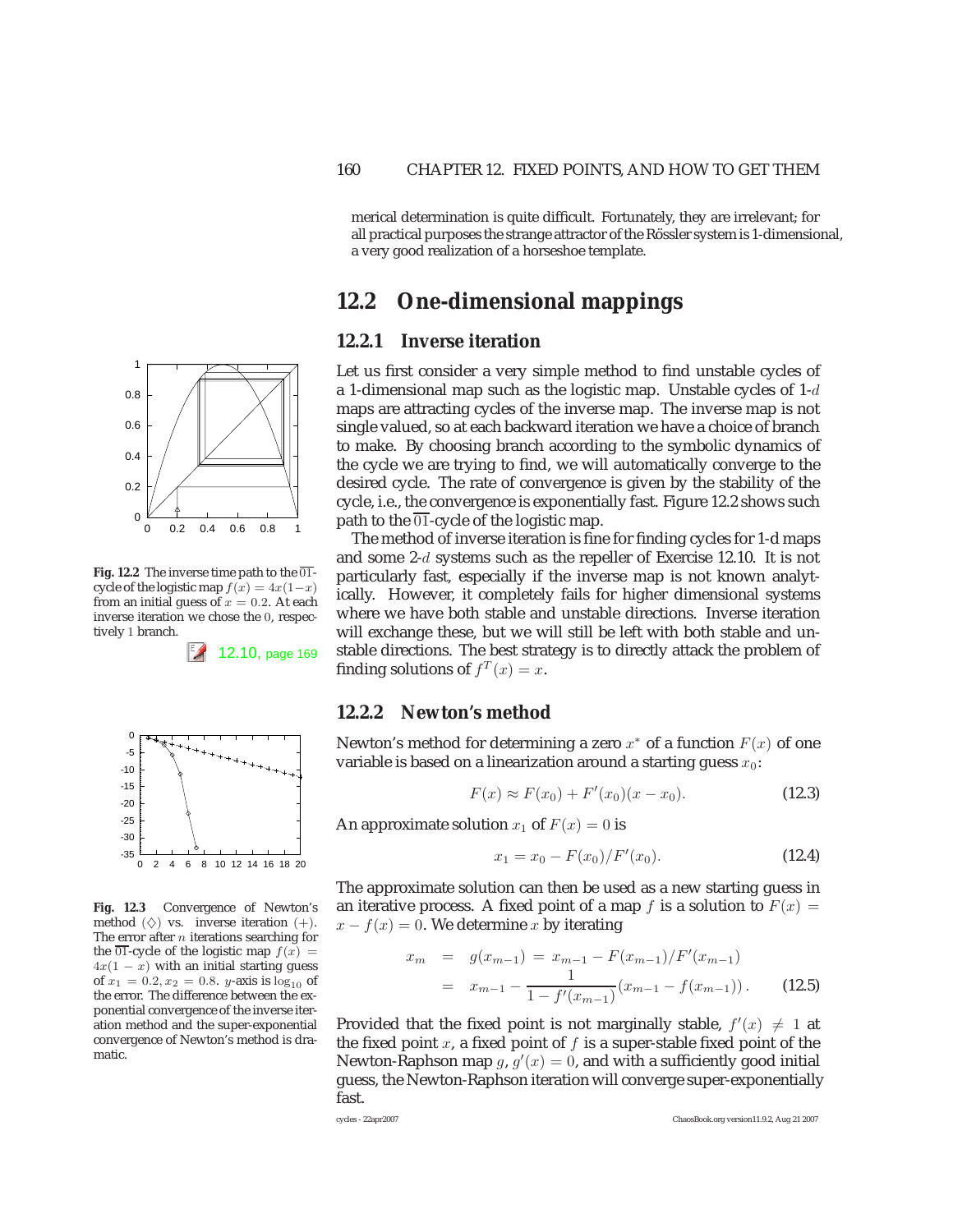#### 12.3. MULTIPOINT SHOOTING METHOD 161

To illustrate the efficiency of the Newton's method we compare it to the inverse iteration method in Fig. 12.3. Newton's method wins hands down: the number of significant digits of the accuracy of  $x$  estimate doubles with each iteration.

In order to avoid jumping too far from the desired  $x^*$  (see Fig. 12.4), one often initiates the search by the *damped Newton's method*,

$$
\Delta x_m = x_{m+1} - x_m = -\frac{F(x_m)}{F'(x_m)} \Delta \tau, \qquad 0 < \Delta \tau \le 1,
$$

takes small  $\Delta \tau$  steps at the beginning, reinstating to the full  $\Delta \tau = 1$ jumps only when sufficiently close to the desired  $x^*$ .

# **12.3 Multipoint shooting method**

Periodic orbits of length n are fixed points of  $f<sup>n</sup>$  so in principle we could use the simple Newton's method described above to find them. However, this is not an optimal strategy.  $f<sup>n</sup>$  will be a highly oscillating function with perhaps as many as  $2<sup>n</sup>$  or more closely spaced fixed points, and finding a specific periodic point, for example one with a given symbolic sequence, requires a *very* good starting guess. For binary symbolic dynamics we must expect to improve the accuracy of our initial guesses by at least a factor of  $2^n$  to find orbits of length n. A better alternative is the *multipoint shooting method*. While it might very hard to give a precise initial point guess for a long periodic orbit, if our guesses are informed by a good state space partition, a rough guess for each point along the desired trajectory might suffice, as for the individual short trajectory segments the errors have no time to explode exponentially.

A cycle of length  $n$  is a zero of the  $n$ -dimensional vector function  $F$ :

$$
F(x) = F\begin{pmatrix} x_1 \\ x_2 \\ \vdots \\ x_n \end{pmatrix} = \begin{pmatrix} x_1 - f(x_n) \\ x_2 - f(x_1) \\ \vdots \\ x_n - f(x_{n-1}) \end{pmatrix}.
$$

The relations between the temporal symbol sequences and the spatial layout of the topologically distinct regions of the state space discussed in Chapter 10 enable us to guess location of a series of periodic points along a cycle. Armed with such informed initial guesses we can initiate a Newton-Raphson iteration. The iteration in the Newton's method now takes the form of

$$
\frac{d}{dx}F(x)(x'-x) = -F(x),
$$
\n(12.6)

ChaosBook.org version11.9.2, Aug 21 2007 cycles - 22apr2007



**Fig. 12.4** Newton method: bad initial guess  $x^{(b)}$  leads to the Newton estimate  $x^{(b+1)}$  far away from the desired zero of  $F(x)$ . Sequence  $\cdots$ ,  $x^{(m)}$ ,  $x^{(m+1)}$ ,  $\cdots$ , starting with a good guess converges super-exponentially to  $x^*$ . The method diverges if it iterates into the basin of attraction of a local minimum  $x^c$ .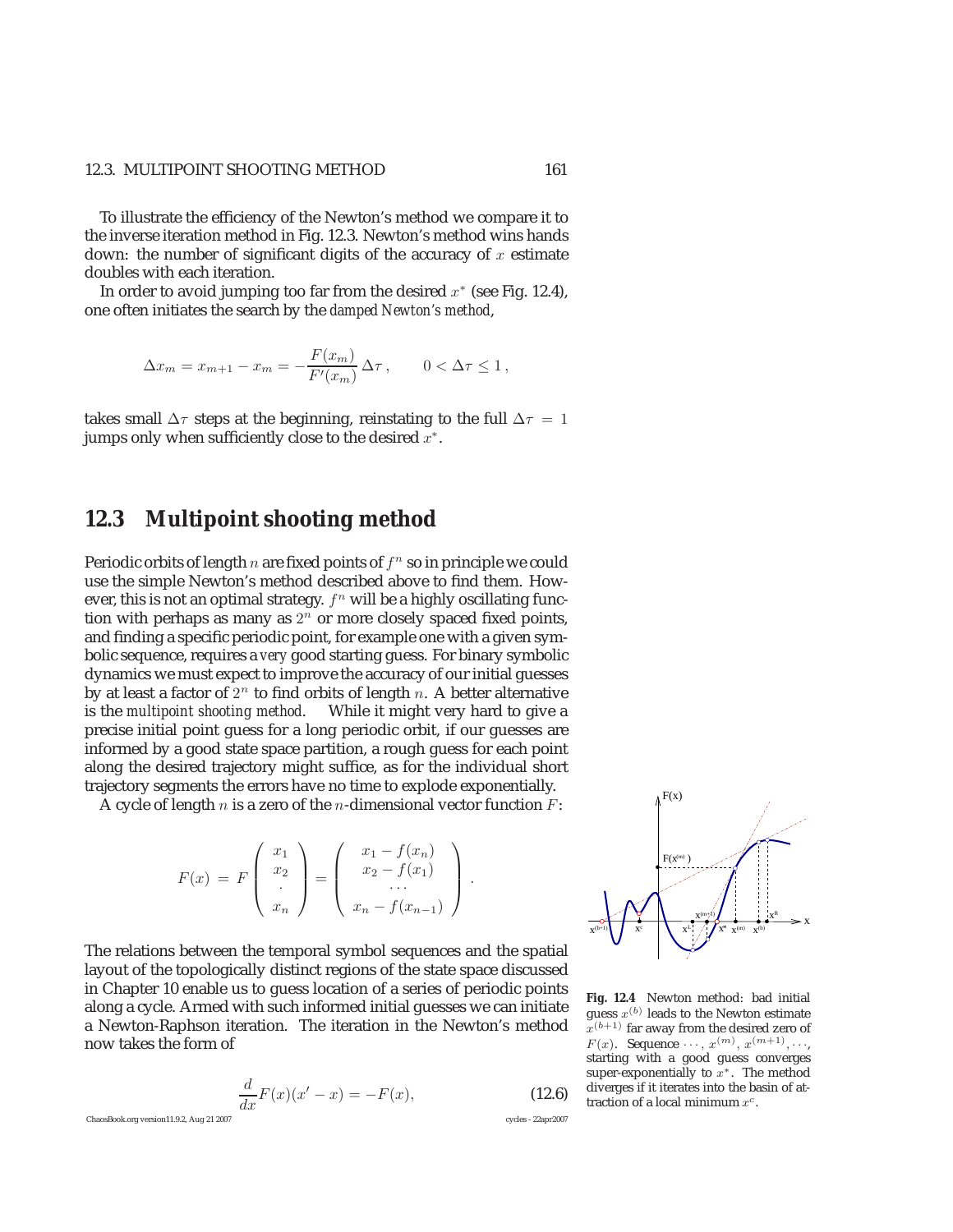where  $\frac{d}{dx}F(x)$  is an  $[n \times n]$  matrix:

$$
\frac{d}{dx}F(x) = \begin{pmatrix} 1 & & & & -f'(x_n) \\ -f'(x_1) & 1 & & & \\ & \cdots & 1 & & \\ & & \cdots & 1 & \\ & & & -f'(x_{n-1}) & 1 \\ & & & & (12.7)
$$

This matrix can easily be inverted numerically by first eliminating the elements below the diagonal. This creates non-zero elements in the  $n$ th column. We eliminate these and are done. Let us take it step by step for a period 3 cycle. Initially the setup for the Newton step looks like this:

$$
\begin{pmatrix} 1 & 0 & -f'(x_3) \\ -f'(x_1) & 1 & 0 \\ 0 & -f'(x_2) & 1 \end{pmatrix} \begin{pmatrix} \delta_1 \\ \delta_2 \\ \delta_3 \end{pmatrix} = \begin{pmatrix} -F_1 \\ -F_2 \\ -F_3 \end{pmatrix}, \quad (12.8)
$$

where  $\delta_i = x'_i - x_i$  is the correction of our guess for a solution and where  $F_i = x_i - f(x_{i-1})$ . First we eliminate the below diagonal elements by adding  $f'(x_1)$  times the first row to the second row, then adding  $f'(x_2)$ times the second row to the third row. We then have

$$
\begin{pmatrix}\n1 & 0 & -f'(x_3) \\
0 & 1 & -f'(x_1)f'(x_3) \\
0 & 0 & 1 - f'(x_2)f'(x_1)f'(x_3)\n\end{pmatrix}\n\begin{pmatrix}\n\delta_1 \\
\delta_2 \\
\delta_3\n\end{pmatrix} =
$$
\n(12.9)\n
$$
\begin{pmatrix}\n-F_1 \\
-F_2 - f'(x_1)F_1 \\
-F_3 - f'(x_2)F_2 - f'(x_2)f'(x_1)F_1\n\end{pmatrix}
$$

The next step is to invert the last element in the diagonal, i.e., divide the third row by  $1 - f'(x_2)f'(x_1)f'(x_3)$ . It is clear that if this element is zero at the periodic orbit this step might lead to problems. In many cases this will just mean a slower convergence, but it might throw the Newton iteration completely off. We note that  $f'(x_2)f'(x_1)f'(x_3)$  is the stability of the cycle (when the Newton iteration has converged) and that this therefore is not a good method to find marginally stable cycles. We now have

$$
\begin{pmatrix}\n1 & 0 & -f'(x_3) \\
0 & 1 & -f'(x_1)f'(x_3) \\
0 & 0 & 1\n\end{pmatrix}\n\begin{pmatrix}\n\delta_1 \\
\delta_2 \\
\delta_3\n\end{pmatrix} = \n\begin{pmatrix}\n-F_1 \\
-F_2 - f'(x_1)F_1 \\
\frac{-F_3 - f'(x_2)F_2 - f'(x_2)f'(x_1)F_1}{1 - f'(x_2)f'(x_1)f'(x_3)}\n\end{pmatrix}
$$
\n(12.10)

Finally we add  $f'(x_3)$  times the third row to the first row and  $f'(x_1)f'(x_3)$ times the third row to the second row. On the left hand side the matrix is now the unit matrix, on the right hand side we have the corrections to our initial guess for the cycle, i.e., we have gone through one step of the Newton iteration scheme.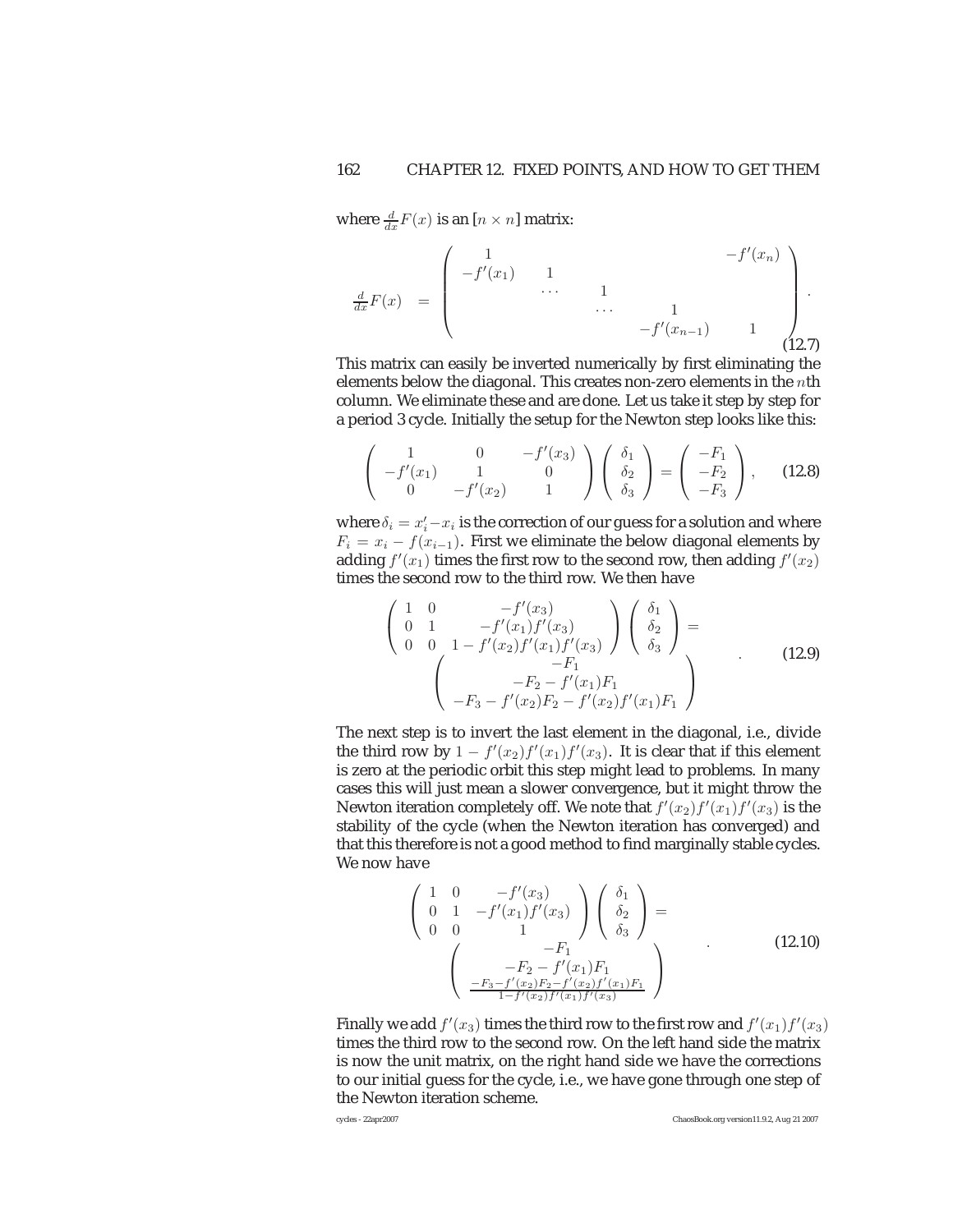When one sets up the Newton iteration on the computer it is not necessary to write the left hand side as a matrix. All one needs is a vector containing the  $f'(x_i)$ 's, a vector containing the n'th column, that is the cumulative product of the  $f'(x_i)$ 's and a vector containing the right hand side. After the iteration the vector containing the right hand side should be the correction to the initial guess.<br> **12.1**, page 168

# **12.4** *d***-dimensional mappings**

(F. Christiansen)

Armed with symbolic dynamics informed initial guesses we can utilize the Newton-Raphson iteration in  $d$ -dimensions as well.

### **12.4.1 Newton's method for** *d***-dimensional mappings**

Newton's method for 1-dimensional mappings is easily extended to higher dimensions. In this case  $f'(x_i)$  is a  $\overline{[d \times d]}$  matrix.  $\frac{d}{dx}F(x)$  is then an  $[nd \times nd]$  matrix. In each of the steps that we went through above we are then manipulating  $d$  rows of the left hand side matrix. (Remember that matrices do not commute - always multiply from the left.) In the inversion of the *n*'th element of the diagonal we are inverting a  $[d \times d]$ matrix  $(1 - \prod f'(x_i))$  which can be done if none of the eigenvalues of  $\prod f'(x_i)$  equals 1, i.e., the cycle must not have any marginally stable directions.

Some d-dimensional mappings (such as the Hénon map  $(3.15)$ ) can be written as 1-dimensional time delay mappings of the form

$$
f(x_i) = f(x_{i-1}, x_{i-2}, \dots, x_{i-d}).
$$
\n(12.11)

In this case  $\frac{d}{dx}F(x)$  is an  $[n\times n]$  matrix as in the case of usual 1-dimensional maps but with non-zero matrix elements on  $d$  off-diagonals. In the elimination of these off-diagonal elements the last  $d$  columns of the matrix will become non-zero and in the final cleaning of the diagonal we will need to invert a  $[d \times d]$  matrix. In this respect, nothing is gained numerically by looking at such maps as 1-dimensional time delay maps.

# **12.5 Flows**

(F. Christiansen)

Further complications arise for flows due to the fact that for a periodic orbit the stability eigenvalue corresponding to the flow direction of necessity equals unity; the separation of any two points along a cycle remains unchanged after a completion of the cycle. More unit eigenval-<br>ues can arise if the flow satisfies conservation laws, such as the energy  $\Rightarrow$  Section 5.2.1 invariance for Hamiltonian systems. We now show how such problems are solved by increasing the number of fixed point conditions.

ChaosBook.org version11.9.2, Aug 21 2007 cycles - 22apr2007

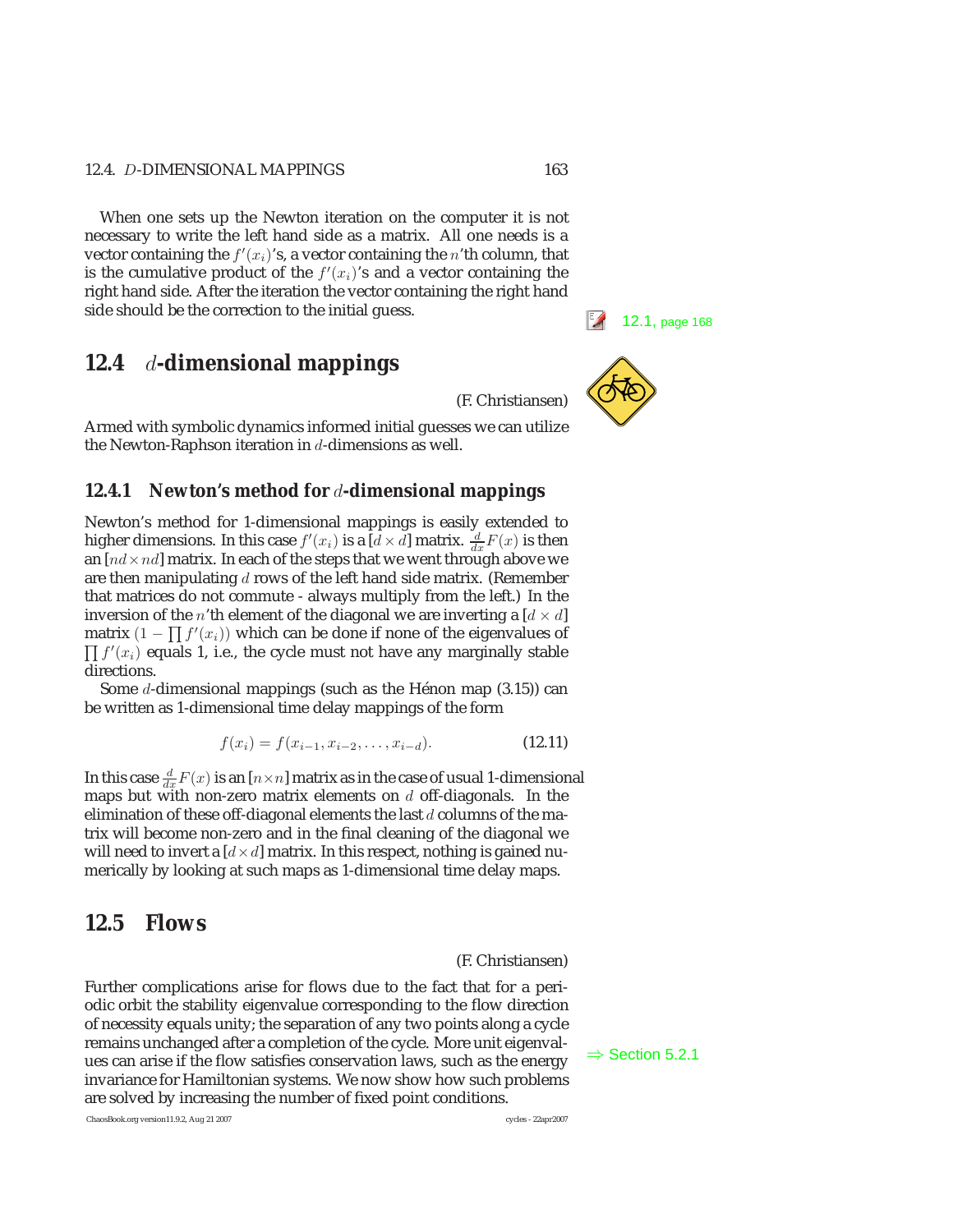#### **12.5.1 Newton's method for flows**

A flow is equivalent to a mapping in the sense that one can reduce the flow to a mapping on the Poincaré surface of section. An autonomous flow  $(2.6)$  is given as

$$
\dot{x} = v(x),\tag{12.12}
$$

The corresponding fundamental matrix  $M$  (4.32) is obtained by integrating the linearized equation (4.9)

$$
\dot{M} = \mathbf{A}M
$$
,  $A_{ij}(x) = \frac{\partial v_i(x)}{\partial x_j}$ 

along the trajectory. The flow and the corresponding fundamental matrix are integrated simultaneously, by the same numerical routine. Integrating an initial condition on the Poincaré surface until a later crossing of the same and linearizing around the flow we can write

$$
f(x') \approx f(x) + M(x' - x). \tag{12.13}
$$

Notice here, that, even though all of  $x'$ ,  $x$  and  $f(x)$  are on the Poincaré surface,  $f(x')$  is usually not. The reason for this is that M corresponds to a specific integration time and has no explicit relation to the arbitrary choice of Poincaré section. This will become important in the extended Newton's method described below.

To find a fixed point of the flow near a starting guess  $x$  we must solve the linearized equation

$$
(1 - M)(x' - x) = -(x - f(x)) = -F(x)
$$
 (12.14)

where  $f(x)$  corresponds to integrating from one intersection of the Poincaré surface to another and  $M$  is integrated accordingly. Here we run into problems with the direction along the flow, since - as shown in Section  $5.2.1$  - this corresponds to a unit eigenvector of M. The matrix  $(1 - M)$  does therefore not have full rank. A related problem is that the solution  $x'$  of (12.14) is not guaranteed to be in the Poincaré surface of section. The two problems are solved simultaneously by adding a small vector along the flow plus an extra equation demanding that  $x$  be in the Poincaré surface. Let us for the sake of simplicity assume that the Poincaré surface is a (hyper)-plane, i.e., it is given by the linear equation

$$
(x - x_0) \cdot a = 0,\t\t(12.15)
$$

where a is a vector normal to the Poincaré section and  $x_0$  is any point in the Poincaré section. (12.14) then becomes

$$
\left(\begin{array}{cc} 1-M & v(x) \\ a & 0 \end{array}\right) \left(\begin{array}{c} x'-x \\ \delta T \end{array}\right) = \left(\begin{array}{c} -F(x) \\ 0 \end{array}\right). \tag{12.16}
$$

The last row in this equation ensures that  $x$  will be in the surface of section, and the addition of  $v(x)\delta T$ , a small vector along the direction cycles - 22apr2007 ChaosBook.org version11.9.2, Aug 21 2007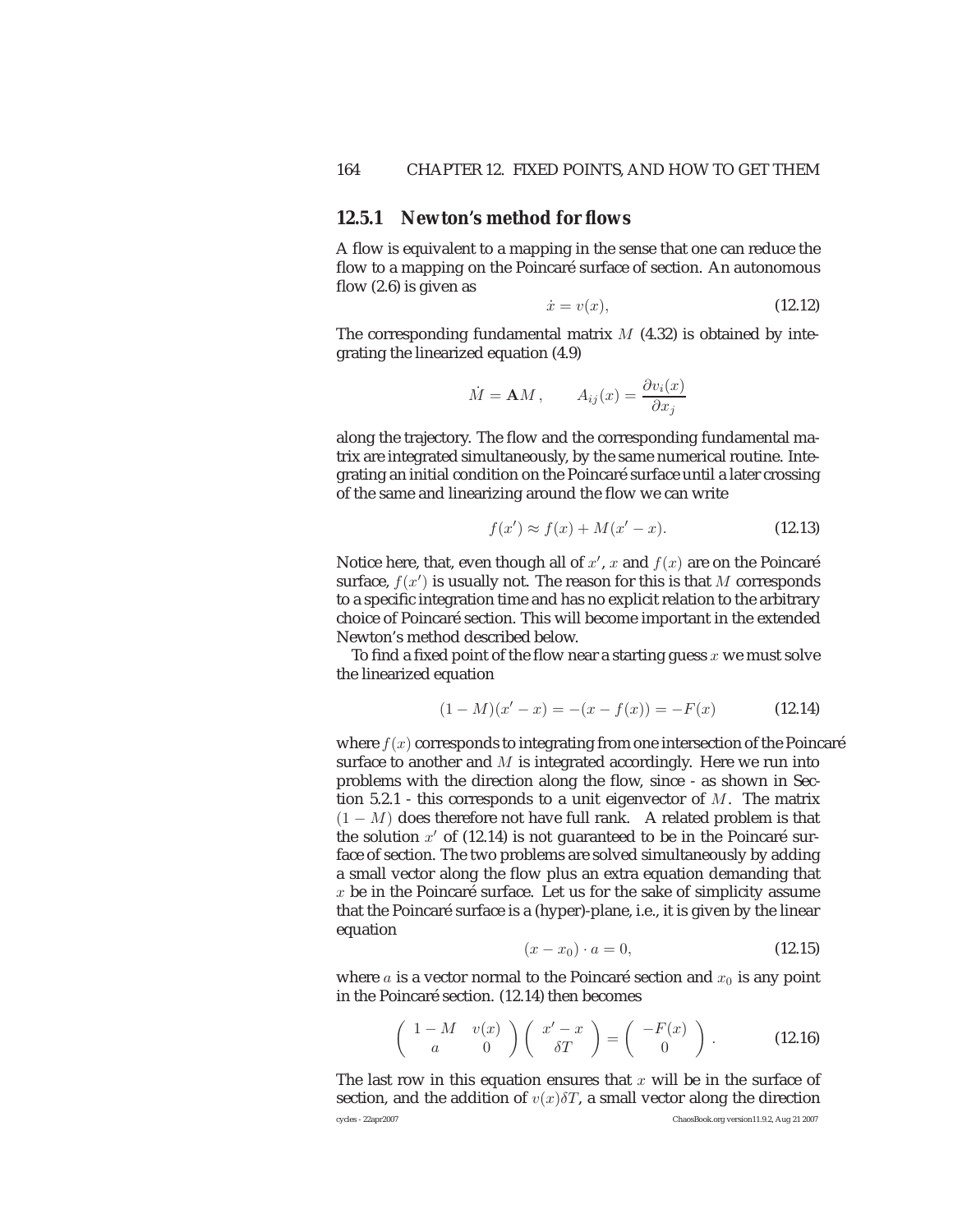#### 12.5. FLOWS 165

of the flow, ensures that such an  $x$  can be found at least if  $x$  is sufficiently close to a solution, i.e., to a fixed point of  $f$ .

To illustrate this little trick let us take a particularly simple example; consider a 3-d flow with the  $(x, y, 0)$ -plane as Poincaré section. Let all trajectories cross the Poincaré section perpendicularly, i.e., with  $v = (0, 0, v_z)$ , which means that the marginally stable direction is also perpendicular to the Poincaré section. Furthermore, let the unstable direction be parallel to the  $x$ -axis and the stable direction be parallel to the  $y$ -axis. In this case the Newton setup looks as follows

$$
\begin{pmatrix} 1-\Lambda & 0 & 0 & 0 \ 0 & 1-\Lambda_s & 0 & 0 \ 0 & 0 & 0 & v_z \ 0 & 0 & 1 & 0 \end{pmatrix} \begin{pmatrix} \delta_x \\ \delta_y \\ \delta_z \\ \delta_t \end{pmatrix} = \begin{pmatrix} -F_x \\ -F_y \\ -F_z \\ 0 \end{pmatrix}.
$$
 (12.17)

If you consider only the upper-left  $[3 \times 3]$  matrix (which is what we would have without the extra constraints that we have introduced) then this matrix is clearly not invertible and the equation does not have a unique solution. However, the full  $[4\times4]$  matrix is invertible, as det  $(·)$  =  $v<sub>z</sub>det(1 - M<sub>⊥</sub>)$ , where  $M<sub>⊥</sub>$  is the monodromy matrix for a surface of section transverse to the orbit, see for ex. (**??**).

For periodic orbits (12.16) generalizes in the same way as (12.7), but with *n* additional equations – one for each point on the Poincaré surface. The Newton setup looks like this

⎛ ⎜⎜⎜⎜⎜⎜⎜⎜⎜⎜⎜⎜⎜⎜⎜⎝ 1 −J<sup>n</sup> −J<sup>1</sup> 1 ··· 1 ··· 1 −J<sup>n</sup>−<sup>1</sup> 1 v1 ... vn a ... a 0 ... 0 ⎞ ⎟⎟⎟⎟⎟⎟⎟⎟⎟⎟⎟⎟⎟⎟⎟⎠ ⎛ ⎜⎜⎜⎜⎜⎜⎜⎜⎜⎜⎝ δ1 δ2 · · δn δt<sup>1</sup> · δt<sup>n</sup> ⎞ ⎟⎟⎟⎟⎟⎟⎟⎟⎟⎟⎠ = ⎛ ⎜⎜⎜⎜⎜⎜⎜⎜⎜⎜⎝ −F<sup>1</sup> −F<sup>2</sup> · · −F<sup>n</sup> 0 . 0 ⎞ ⎟⎟⎟⎟⎟⎟⎟⎟⎟⎟⎠

Solving this equation resembles the corresponding task for maps. However, in the process we will need to invert an  $[(d+1)n \times (d+1)n]$  matrix rather than a  $\left[ d \times d \right]$  matrix. The task changes with the length of the cycle.

This method can be extended to take care of the same kind of problems if other eigenvalues of the fundamental matrix equal 1. This happens if the flow has an invariant of motion, the most obvious example being energy conservation in Hamiltonian systems. In this case we add an extra equation for  $x$  to be on the energy shell plus and extra variable corresponding to adding a small vector along the gradient of the Hamiltonian. We then have to solve

$$
\begin{pmatrix}\n1-M & v(x) & \nabla H(x) \\
a & 0 & 0\n\end{pmatrix}\n\begin{pmatrix}\nx'-x \\
\delta t \\
\delta E\n\end{pmatrix} = \begin{pmatrix}\n-(x-f(x)) \\
0 \\
0\n\end{pmatrix}
$$
\n(12.18)  
\nChasBook.org version11.9.2, Aug 21 2007\nC

.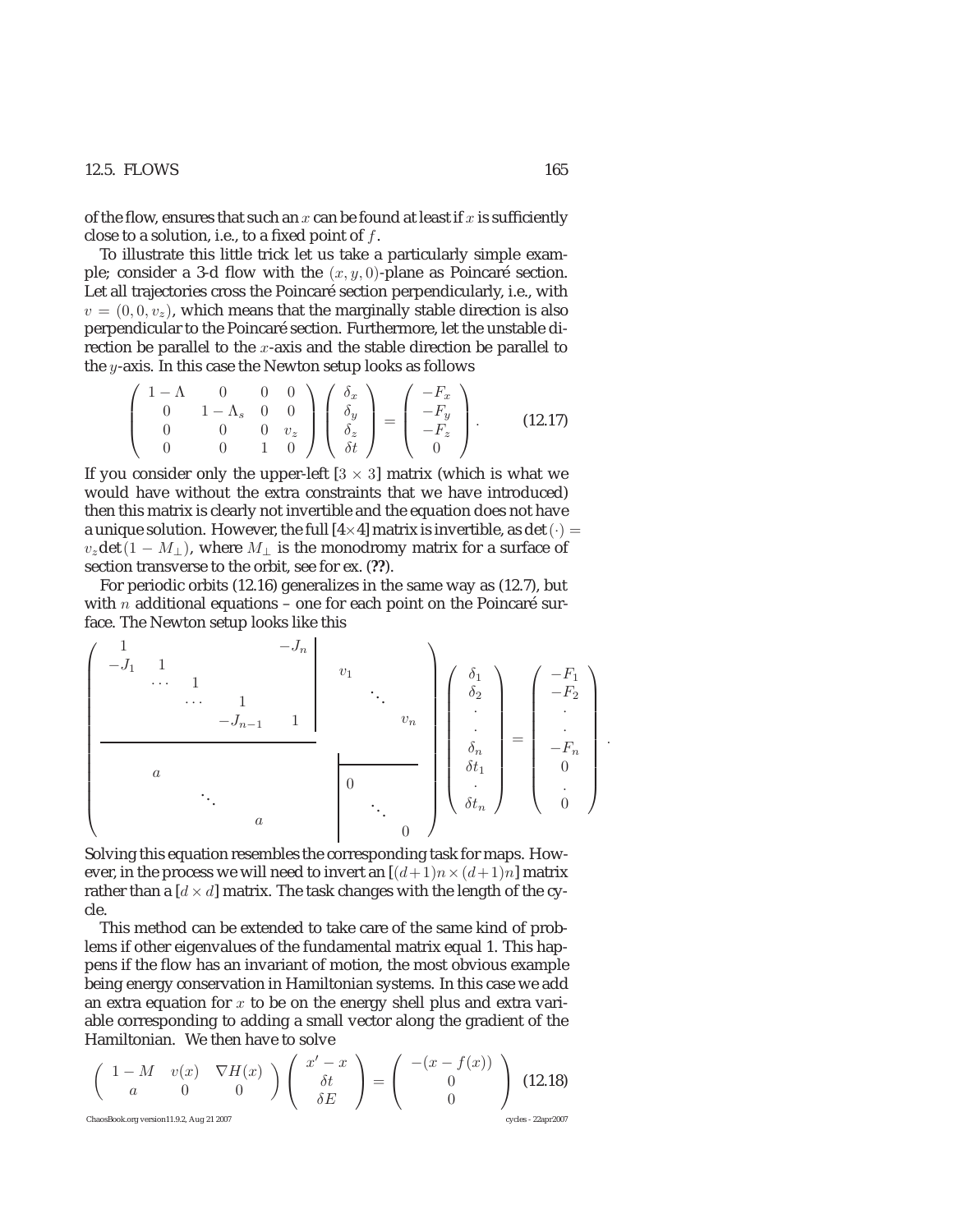

**Fig. 12.5** Illustration of the optimal Poincaré surface. The original surface  $y = 0$  yields a large distance  $x - f(x)$  for the Newton iteration. A much better choice is  $y = 0.7$ .

simultaneously with

$$
H(x') - H(x) = 0.
$$
 (12.19)

The last equation is nonlinear. It is often best to treat this equation separately and solve it in each Newton step. This might mean putting in an additional Newton routine to solve the single step of (12.18) and (12.19) together. One might be tempted to linearize (12.19) and put it into (12.18) to do the two different Newton routines simultaneously, but this will not guarantee a solution on the energy shell. In fact, it may not even be possible to find any solution of the combined linearized equations, if the initial guess is not very good.



### **12.5.2 Newton's method with optimal surface of section**

(F. Christiansen)

In some systems it might be hard to find a good starting guess for a fixed point, something that could happen if the topology and/or the symbolic dynamics of the flow is not well understood. By changing the Poincaré section one might get a better initial guess in the sense that x and  $f(x)$  are closer together. In Fig. 12.5.2 there is an illustration of this. The figure shows a Poincaré section,  $y = 0$ , an initial guess x, the corresponding  $f(x)$  and pieces of the trajectory near these two points.

If the Newton iteration does not converge for the initial guess  $x$  we might have to work very hard to find a better guess, particularly if this is in a high-dimensional system (high-dimensional might in this context mean a Hamiltonian system with 3 degrees of freedom.) But clearly we could easily have a much better guess by simply shifting the Poincaré section to  $y = 0.7$  where the distance  $x - f(x)$  would be much smaller. Naturally, one cannot see by eye the best surface in higher dimensional systems. The way to proceed is as follows: We want to have a minimal distance between our initial guess  $x$  and the image of this  $f(x)$ . We therefore integrate the flow looking for a minimum in the distance  $d(t) = |f^t(x) - x|$ .  $d(t)$  is now a minimum with respect to variations in  $f^t(x)$ , but not necessarily with respect to x. We therefore integrate  $x$  either forward or backward in time. Doing this we minicycles - 22apr2007 ChaosBook.org version11.9.2, Aug 21 2007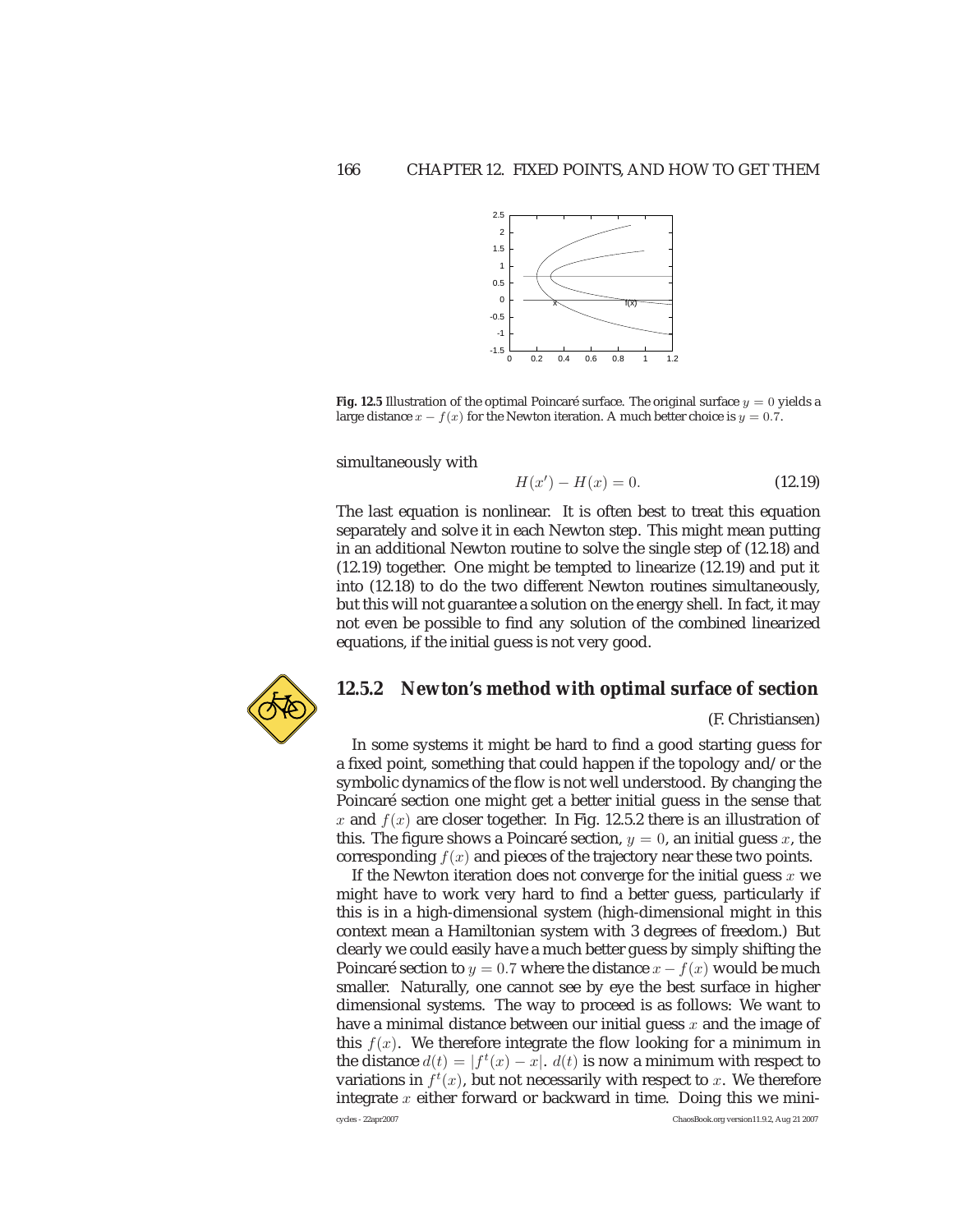mize  $d$  with respect to  $x$ , but now it is no longer minimal with respect to  $f^t(x)$ . We therefore repeat the steps, alternating between correcting x and  $f^{t}(x)$ . In most cases this process converges quite rapidly. The result is a trajectory for which the vector  $(f(x) - x)$  connecting the two end points is perpendicular to the flow at both points. We can now choose to define a Poincaré surface of section as the hyper-plane that goes through x and is normal to the flow at x. In other words the surface of section is determined by

$$
(x'-x)\cdot v(x) = 0.\t(12.20)
$$

Note that  $f(x)$  lies on this surface. This surface of section is optimal in the sense that a close return on the surface is a local minimum of the distance between x and  $f^t(x)$ . But more importantly, the part of the stability matrix that describes linearization perpendicular to the flow is exactly the stability of the flow in the surface of section when  $f(x)$ is close to  $x$ . In this method, the Poincaré surface changes with each iteration of the Newton scheme. Should we later want to put the fixed point on a specific Poincaré surface it will only be a matter of moving along the trajectory.

## **Summary**

There is no general computational algorithm that is guaranteed to find all solutions (up to a given period  $T_{\text{max}}$ ) to the periodic orbit condition

$$
f^{t+T}(x) = f^t(x) , \qquad T > 0
$$

for a general flow or mapping. Due to the exponential divergence of nearby trajectories in chaotic dynamical systems, direct solution of the periodic orbit condition can be numerically very unstable.

A prerequisite for a systematic and complete cycle search is a good (but hard to come by) understanding of the topology of the flow. Usually one starts by - possibly analytic - determination of the equilibria of the flow. Their locations, stabilities, stability eigenvectors and invariant manifolds offer skeletal information about the topology of the flow. Next step is numerical long-time evolution of "typical" trajectories of the dynamical system under investigation. Such numerical experiments build up the "natural measure", and reveal regions most frequently visited. The periodic orbit searches can then be initial-<br>ized by taking nearly recurring orbit segments and deforming them  $\Rightarrow$  Section ?? into a closed orbits. With a sufficiently good initial guess the Newton-Raphson formula (12.16)

$$
\left(\begin{array}{cc} 1-M & v(x) \\ a & 0 \end{array}\right)\left(\begin{array}{c} \delta x \\ \delta T \end{array}\right) = \left(\begin{array}{c} f(x)-x \\ 0 \end{array}\right)
$$

yields improved estimate  $x' = x + \delta x$ ,  $T' = T + \delta T$ . Iteration then yields the period T and the location of a periodic point  $x_p$  in the Poincaré ChaosBook.org version11.9.2, Aug 21 2007 cycles - 22apr2007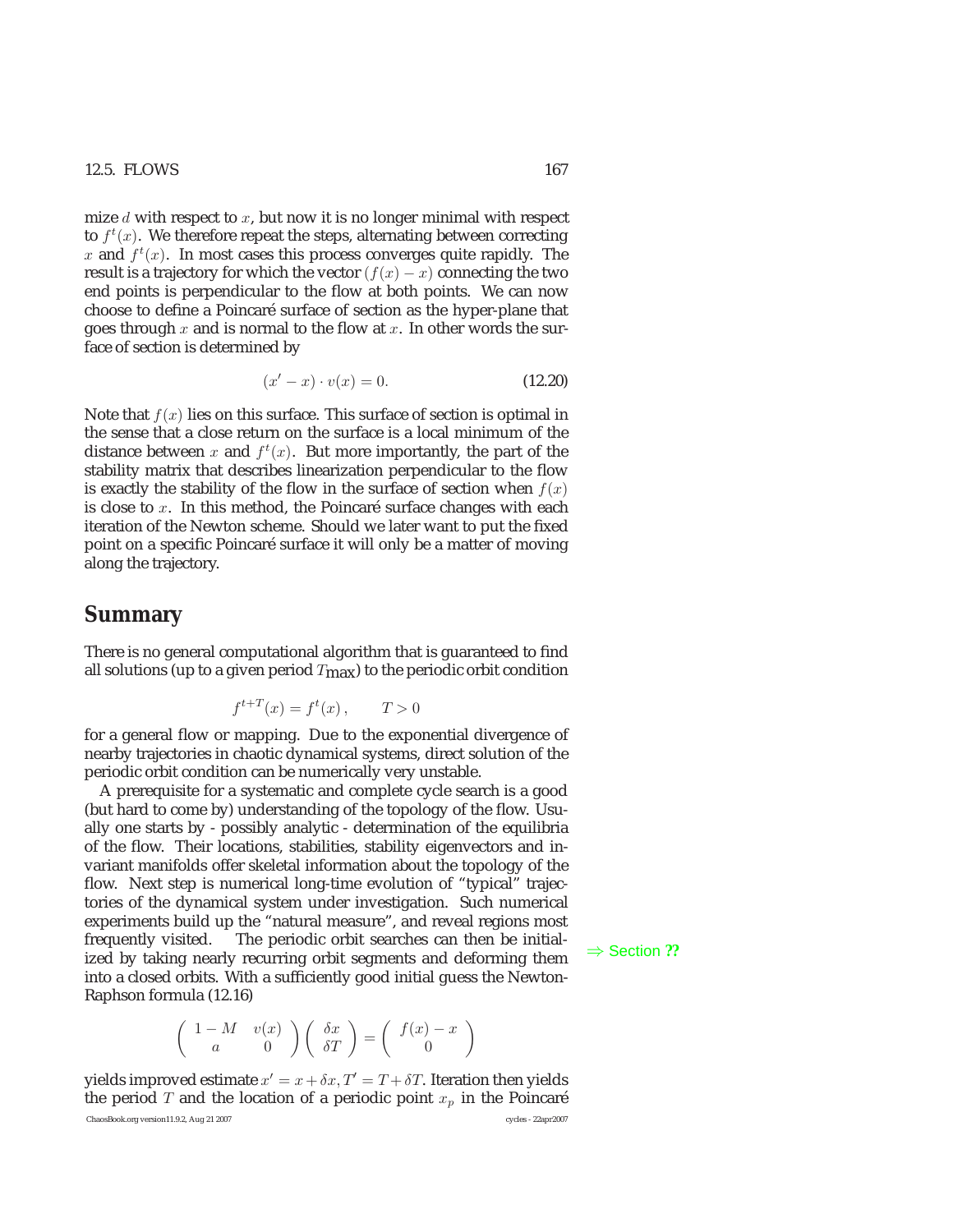surface  $(x_p - x_0) \cdot a = 0$ , where a is a vector normal to the Poincaré section at  $x_0$ .

The problem one faces with high-dimensional flows is that their topology is hard to visualize, and that even with a decent starting guess for a point on a periodic orbit, methods like the Newton-Raphson method Chapter ?? are likely to fail. Methods that start with initial guesses for a number of points along the cycle, such as the multipoint shooting method of Section 12.3, are more robust. The relaxation (or variational) methods take this strategy to its logical extreme, and start by a guess of not a few points along a periodic orbit, but a guess of the entire orbit. As these methods are intimately related to variational principles and path integrals, we postpone their introduction to Chapter **??**.

# **Further reading**

Piece-wise linear maps. The Lozi map (3.17) is linear, and multiplication and inversion. 100,000's of cycles can be easily computed by [2x2] matrix

# **Exercises**

(12.1) **Cycles of the Ulam map.** Test your cyclesearching routines by computing a bunch of short cycles and their stabilities for the Ulam map

$$
f(x) = 4x(1 - x). \t(12.21)
$$

- (12.2) **Cycles stabilities for the Ulam map, exact.** In Exercise 12.1 you should have observed that the numerical results for the cycle stability eigenvalues (4.38) are exceptionally simple: the stability eigenvalue of the  $x_0 = 0$  fixed point is 4, while the eigenvalue of any other *n*-cycle is  $\pm 2^n$ . Prove this. (Hint: the Ulam map can be conjugated to the tent map (10.6). This problem is perhaps too hard, but give it a try - the answer is in many introductory books on nolinear dynamics.)
- (12.3) **Stability of billiard cycles.** Compute stabilities of few simple cycles.
	- (a) A simple scattering billiard is the two-disk billiard. It consists of a disk of radius one centered at the origin and another disk of unit

radius located at  $L + 2$ . Find all periodic orbits for this system and compute their stabilities. (You might have done this already in Exercise 1.2; at least now you will be able to see where you went wrong when you knew nothing about cycles and their extraction.)

(b) Find all periodic orbits and stabilities for a billiard ball bouncing between the diagonal  $y =$ x and one of the hyperbola branches  $y = 1/x$ .



- (12.4) **Cycle stability.** Add to the pinball simulator of Exercise 8.1 a routine that evaluates the expanding eigenvalue for a given cycle.
- (12.5) **Pinball cycles.** Determine the stability and length exerCycles - 1feb2007 ChaosBook.org version11.9.2, Aug 21 2007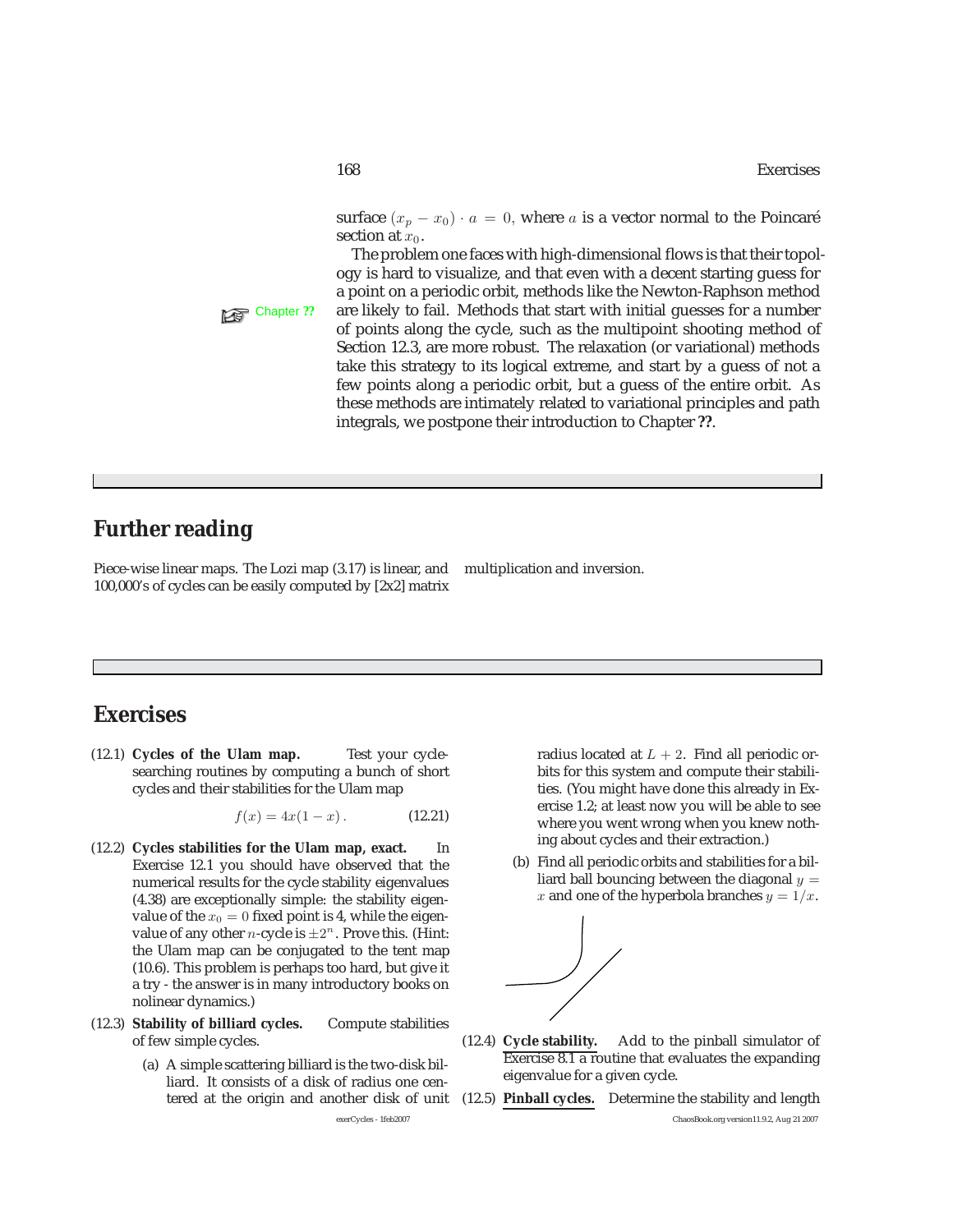#### 12.5. REFERENCES 169

of all fundamental domain prime cycles of the binary symbol string lengths up to 5 (*or longer*) for  $R : a = 6$  3-disk pinball.

- (12.6) **Newton-Raphson method.** Implement the Newton-Raphson method in 2-d and apply it to determination of pinball cycles.
- (12.7) **Rössler system cycles.** (continuation of Exercise 4.4)

Determine all cycles up to 5 Poincaré sections returns for the Rössler system  $(2.15)$ , as well as their stabilities. (Hint: implement (12.16), the multipoint shooting methods for flows; you can cross-check your shortest cycles against the ones listed in Table **??**.)

- (12.8) **Cycle stability, helium.** Add to the helium integrator of Exercise 2.10 a routine that evaluates the expanding eigenvalue for a given cycle.
- (12.9) **Colinear helium cycles.** Determine the stability and length of all fundamental domain prime cycles up to symbol sequence length 5 or longer for collinear helium of Fig. **??**.
- (12.10) **Uniqueness of unstable cycles**∗∗∗**.** Prove that there exists only one 3-disk prime cycle for a given finite admissible prime cycle symbol string. Hints: look at the Poincaré section mappings; can you show that there is exponential contraction to a

# **References**

- [1] M. Baranger and K.T.R. Davies *Ann. Physics* **177**, 330 (1987).
- [2] B.D. Mestel and I. Percival, *Physica D* **24**, 172 (1987); Q. Chen, J.D. Meiss and I. Percival, *Physica D* **29**, 143 (1987).
- [3] find Helleman et all Fourier series methods
- [4] J.M. Greene, *J. Math. Phys.* **20**, 1183 (1979)
- [5] H.E. Nusse and J. Yorke, "A procedure for finding numerical trajectories on chaotic saddles" *Physica* **D 36**, 137 (1989).
- [6] D.P. Lathrop and E.J. Kostelich, "Characterization of an experimental strange attractor by periodic orbits"
- [7] T. E. Huston, K.T.R. Davies and M. Baranger *Chaos* **2**, 215 (1991).
- [8] M. Brack, R. K. Bhaduri, J. Law and M. V. N. Murthy, *Phys. Rev. Lett.* **70**, 568 (1993).
- [9] Z. Gills, C. Iwata, R. Roy, I.B. Scwartz and I. Triandaf, "Tracking Unstable Steady States: Extending the Stability Regime of a Multimode Laser System", *Phys. Rev. Lett.* **69**, 3169 (1992).
- [10] N.J. Balmforth, P. Cvitanović, G.R. Ierley, E.A. Spiegel and G. Vattay, "Advection of vector fields by chaotic flows", *Stochastic Pro-*

unique periodic point with a given itinerary? Exercise **??** might be helpful in this effort.

(12.11) **Inverse iteration method for a Hamiltonian repeller.** Consider the Hénon map (3.15) for area-preserving ("Hamiltonian") parameter value  $b = -1$ . The coordinates of a periodic orbit of length  $n_p$  satisfy the equation

$$
x_{p,i+1} + x_{p,i-1} = 1 - ax_{p,i}^2, \quad i = 1, ..., n_p, (12.22)
$$

with the periodic boundary condition  $x_{p,0} = x_{p,n_p}$ . Verify that the itineraries and the stabilities of the short periodic orbits for the Hénon repeller (12.22) at a = 6 are as listed in Table **??**.

**Hint**: you can use any cycle-searching routine you wish, but for the complete repeller case (all binary sequences are realized), the cycles can be evaluated simply by inverse iteration, using the inverse of (12.22)

$$
x_{p,i}'' = S_{p,i} \sqrt{\frac{1 - x_{p,i+1}' - x_{p,i-1}'}{a}}, \quad i = 1, ..., n_p.
$$

Here  $S_{p,i}$  are the signs of the corresponding cycle point coordinates,  $S_{p,i} = x_{p,i}/|x_{p,i}|$ .

(G. Vattay)

(12.12) **"Center of mass" puzzle**∗∗**.** Why is the "center of mass", listed in Table **??**, a simple rational every so often?